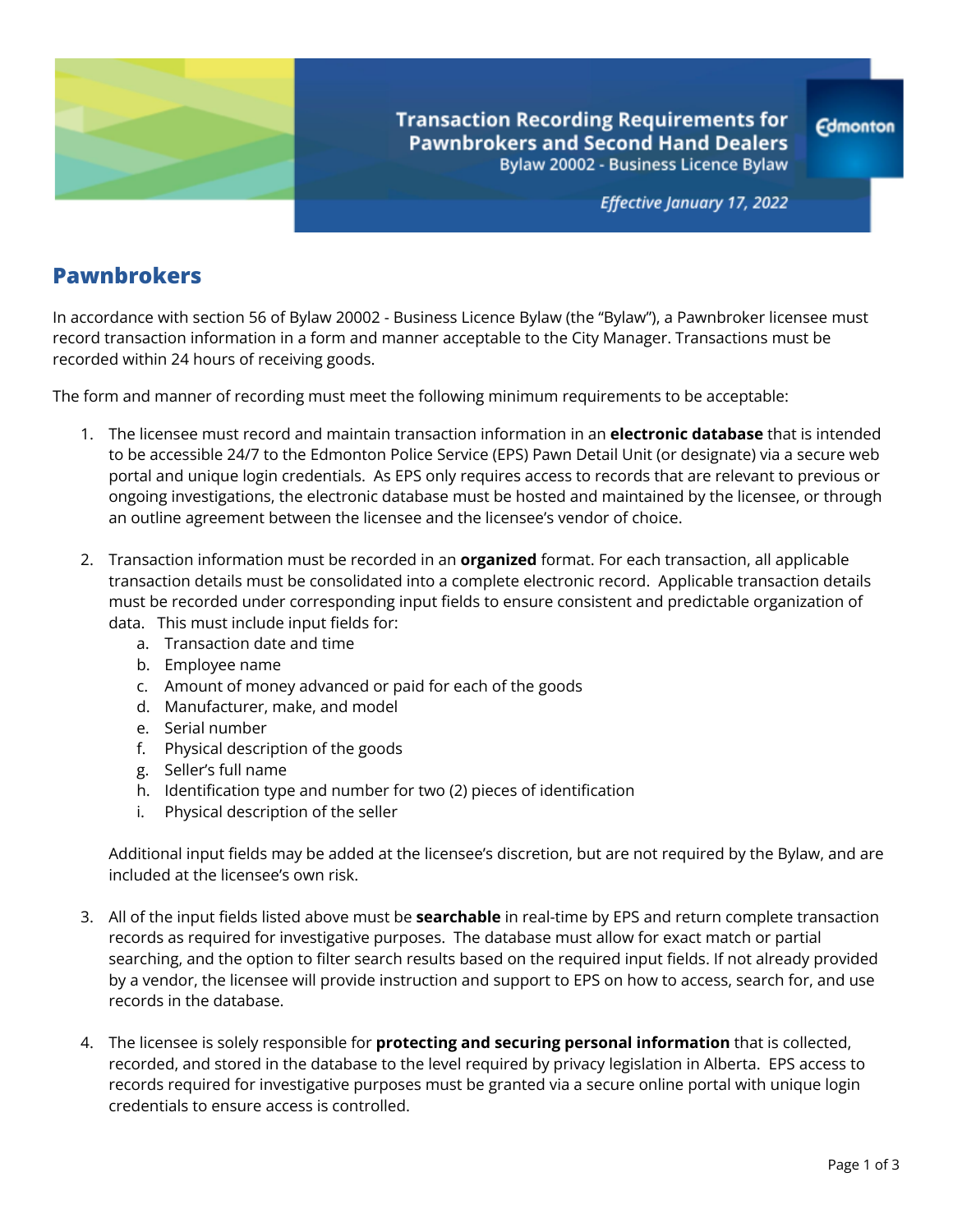- 5. There must be **no cost passed on to EPS or the City of Edmonton** by the licensee to collect, record, store or access the information. The licensee is solely responsible for all upfront and ongoing costs associated with their database. EPS and the City will not absorb any of these costs or provide reimbursement to the licensee. EPS and the City will also not take part in, or advise on, contract negotiations between parties if applicable.
- 6. Records must be **retained for a minimum of two (2) years**. When requested by EPS, records that are identified as being relevant to an ongoing law enforcement investigation or ongoing court action must be retained for a period of up to six (6) years, or a shorter period as requested by EPS.

The **R.A.P.I.D. system from Business Watch International (BWI)** has been approved by the Program Manager as an acceptable form and manner of recording transaction information. R.A.P.I.D. meets and exceeds these requirements, and is widely used by municipalities and police services throughout Alberta and Canada. Additionally, EPS has an existing information sharing agreement with BWI to allow for immediate database access and Bylaw compliance.

Licensees may opt to use alternative database solutions instead. In doing so, each licensee is responsible for ensuring their chosen solution meets these minimum requirements, and is encouraged to seek independent legal or technical advice as required. Businesses using solutions that do not meet these requirements could be subject to minimum fines of \$2,000 for each day they continue to be non-compliant, with potential for escalated fines if necessary.

## **Second Hand Dealers**

In accordance with section 63 of Bylaw 20002 - Business Licence Bylaw, a Second Hand Dealer licensee must record transaction information in a form and manner acceptable to the City Manager. Transactions must be recorded within 24 hours of receiving goods. **Transactions for exempt goods are not subject to these requirements.** The Exempt and Non-Exempt Goods list is available at edmonton.ca/businesscategories under 'Second Hand Dealer'.

Second Hand Dealer licensees that are also licensed under the Pawnbroker category must use the same form and manner of recording described above for Pawnbroker licensees.

For all other Second Hand Dealer licensees, the acceptable form and manner of recording must meet the following minimum requirements:

- 1. The licensee may record transaction information using the **electronic or analogue method of their choosing**.
- 2. Transaction information must be recorded in an **organized** format. For each transaction, all applicable transaction details must be consolidated into a complete record - for example, on a form or a single row on a spreadsheet. At a minimum, the method of recording must include space for:
	- a. Transaction date and time
	- b. Employee name
	- c. Amount of money paid for each of the goods
	- d. Manufacturer, make, and model
	- e. Serial number
	- f. Physical description of the goods
	- g. Seller's full name
	- h. Identification type and number for two (2) pieces of identification
	- i. Physical description of the seller

Any hand-written records must be legible.